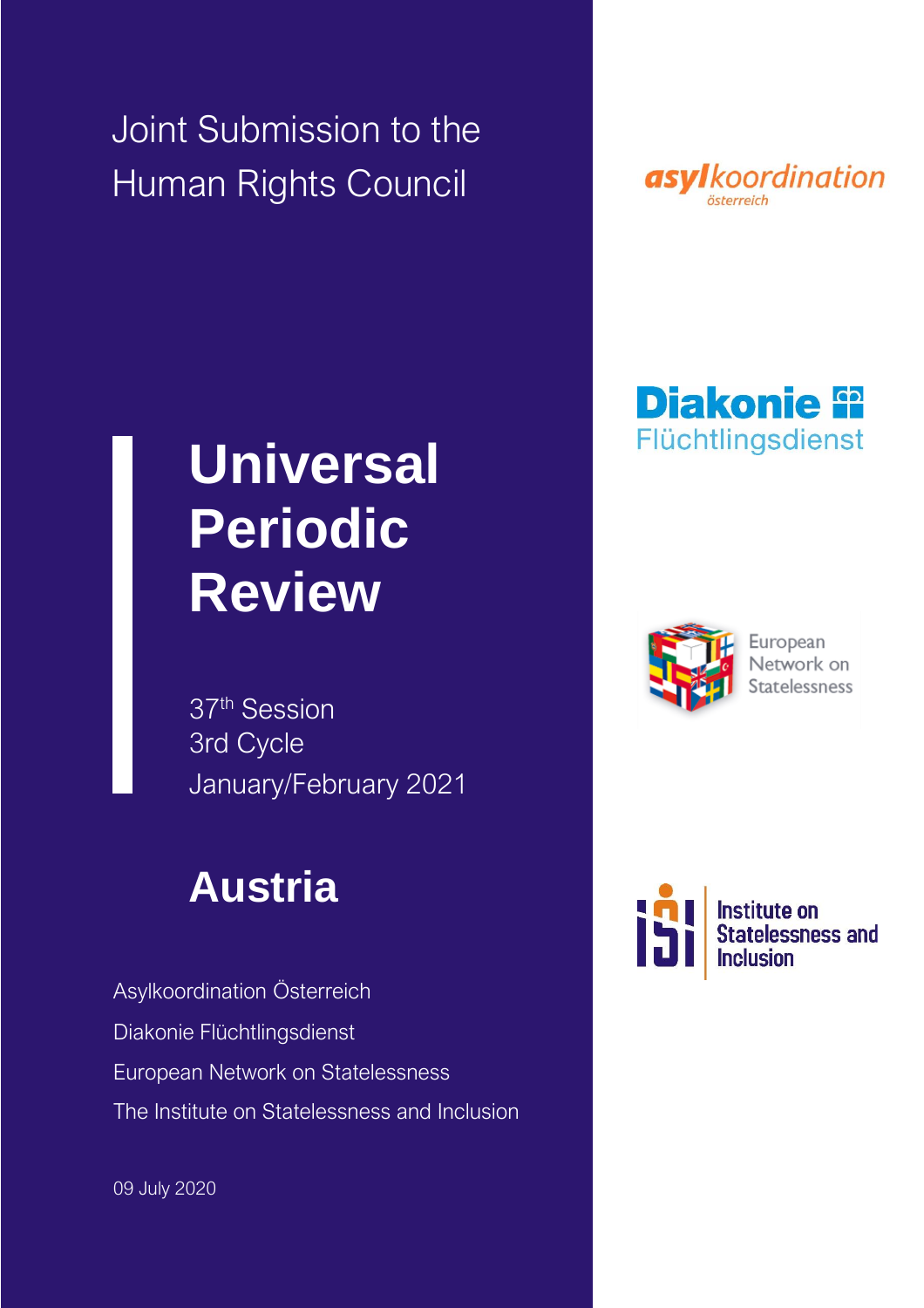### Joint Submission

## to the Human Rights Council

at the 37th Session

### of the Universal Periodic Review.

## **Austria**

#### **Introduction**

- 1. Asylkoordination Österreich, Diakonie Flüchtlingsdienst, the European Network on Statelessness (ENS) and the Institute on Statelessness and Inclusion (ISI) make this joint submission to the Universal Periodic Review (UPR), on the right to a nationality and human rights challenges pertaining to statelessness in Austria.
- 2. Asylkoordination Österreich<sup>1</sup> is a registered non-profit making organisation that provides a network for all associations, initiatives and individuals supporting refugees in Austria. Since 1991, Asylkoordination Österreich implements projects, documentations and research in the area of asylum, migration and integration. By organising campaigns and doing advocacy work, the organisation raises awareness and provides information to the public, journalists and politicians. Asylkoordination Österreich has worked intensely on the situation of unaccompanied minors and access to intercultural psychotherapy for refugees as well as providing workshops and trainings for legal counselling organisations and authorities. The organisation also offers workshops on asylum issues and anti-racism work in schools.
- 3. Diakonie Flüchtlingsdienst<sup>2</sup> works in the areas of counselling, care and support, housing and accommodation, education and training, integration, and medical and psychotherapeutic treatment with asylum seekers, refugees, migrants, and Austrians alike. Diakonie Flüchtlingsdienst works with its clients as equals, in line with emancipatory and holistic principles. In addition, Diakonie Flüchtlingsdienst works actively to prevent racism and discrimination through training and projects. In its public relations and lobbying work, Diakonie Flüchtlingsdienst advocates for the legal, social, and economic equality of foreigners who are permanent residents in Austria and Austrians alike. Its approach is human rights based, particularly regarding asylum, equality, unity of the family, and for the right to a fair trial.
- 4. The European Network on Statelessness (ENS)<sup>3</sup> is a civil society alliance of NGOs, lawyers, academics, and other independent experts committed to addressing statelessness in Europe. Based in London, it currently has over 150 members in 41 European countries. ENS organises its work around three pillars – law and policy development, awareness-raising, and capacitybuilding. ENS provides expert advice and support to a range of stakeholders, including governments. This submission partially draws on information and analysis from ENS's

<sup>&</sup>lt;sup>1</sup> For more information about Asylkoordination Österreich, see: <https://www.asyl.at/de/>

<sup>2</sup> For more information about Diakonie Flüchlingsdienst, see: [https://fluechtlingsdienst.diakonie.at](https://fluechtlingsdienst.diakonie.at/)

<sup>&</sup>lt;sup>3</sup> For more information about the European Network on Statelessness, see: www.statelessness.eu.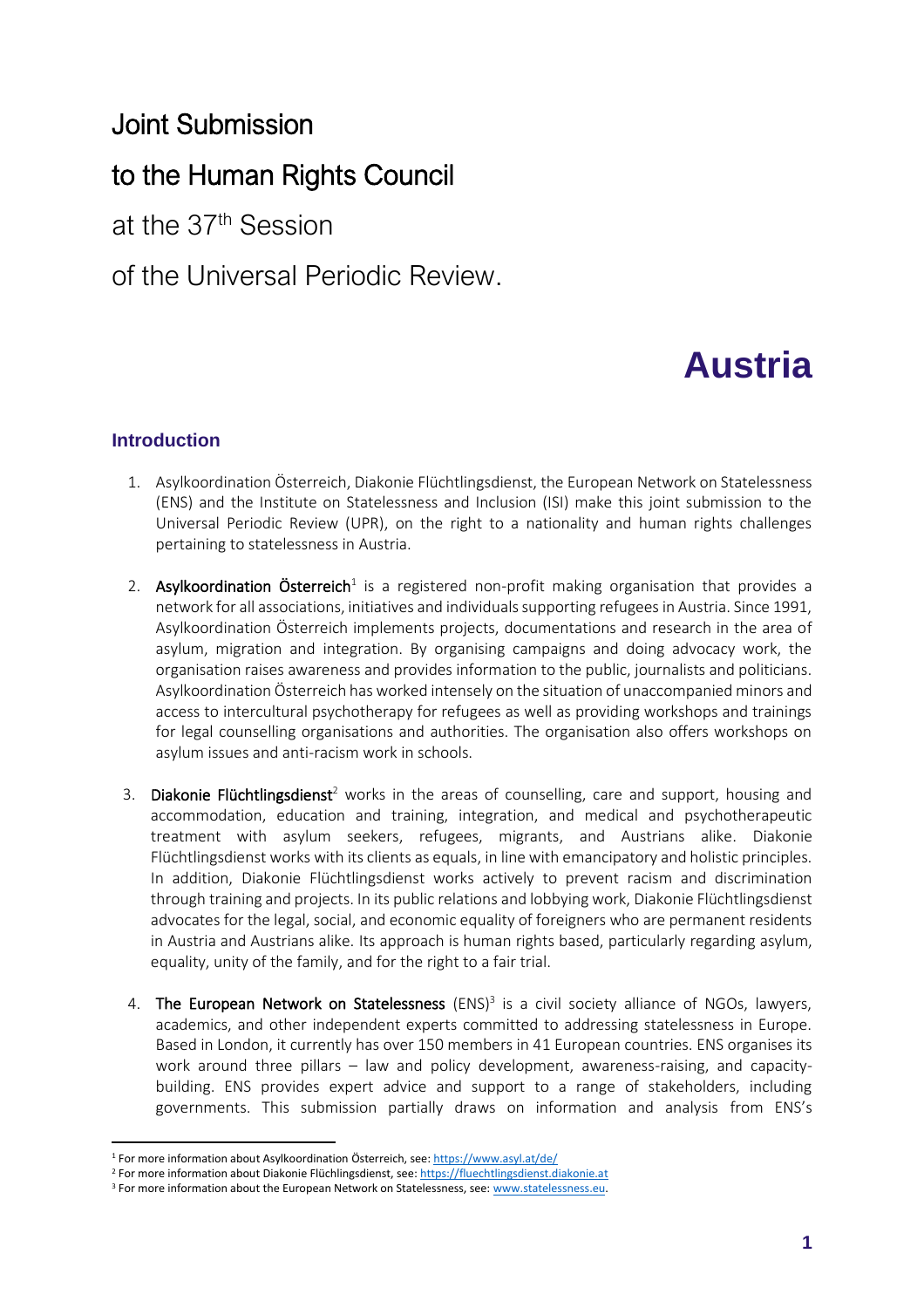Statelessness Index, which covers Austria.<sup>4</sup>

- 5. The Institute on Statelessness and Inclusion (ISI)<sup>5</sup> is an independent non-profit organisation dedicated to promoting an integrated, human rights-based response to the injustice of statelessness and exclusion. Established in August 2014, it is the first and only global centre committed to promoting the human rights of stateless persons and ending statelessness. The Institute has made nearly 70 country specific UPR submissions on the human rights of stateless persons out of which, 19 were joint submissions with ENS, and also compiled summaries of the key human rights challenges related to statelessness in all countries under review under the 23<sup>rd</sup> to the 36<sup>th</sup> UPR Sessions.
- 6. This submission focuses on:
	- I. Children's right to a nationality
	- II. Statelessness determination and status
	- III. Facilitated naturalisation
	- IV. Economic and social rights of stateless persons
	- V. Risks of arbitrary detention of stateless persons
	- VI. The impact of COVID-19 on Stateless Persons in Austria.

#### **Previous UPR of Austria under the First and Second Cycle**

7. Austria was previously reviewed during the 10th and 23rd sessions of the UPR, in 2010 and 2015 respectively. During the first cycle, Austria did not receive any recommendations relating to the right to a nationality and statelessness.<sup>6</sup> During the second cycle, Austria received one recommendation by Portugal, namely, to address the limitations for children born out of wedlock in accessing Austrian nationality and to ensure non-discrimination, which it accepted.<sup>7</sup>

#### **Austria's International obligations**

- 8. Austria has international obligations to protect the right to a nationality and protect the rights of stateless persons on the basis of UN and regional treaties to which it is a party. These include, the International Covenant on Civil and Political Rights (ICCPR) (see Article 24.3), the International Covenant on Economic, Social and Cultural Rights (ICESCR) (see Articles 2.2 and 3), the Convention of the Rights of the Child (CRC) (see Articles 2, 3, 7 and 8), the Convention on the Elimination of All Forms of Discrimination against Women (CEDAW) (see Article 9), the International Convention on the Elimination of All Forms of Racial Discrimination (CERD) (see Article 5(d)(iii)), the Convention on the Rights of Persons with Disabilities (CRPD) (see Article 18) and the International Convention for the Protection of All Persons from Enforced Disappearance (ICPPED) (see Article 25).
- 9. Austria is also party to the European Convention on Nationality and other relevant regional treaties or declarations, including, among others, the 2006 Council of Europe Convention on the Avoidance of Statelessness in Relation to State Succession, the 1950 European Convention on Human Rights and Fundamental Freedoms (ECHR) and the European Social Charter (ESC).

<sup>4</sup> <https://index.statelessness.eu/country/austria>

<sup>&</sup>lt;sup>5</sup> For more information about the Institute on Statelessness and Inclusion, see: www.institutesi.org.

<sup>6</sup> A/HRC/17/8, 18 March 2011, available at[: https://undocs.org/A/HRC/17/8](https://undocs.org/A/HRC/17/8)

<sup>&</sup>lt;sup>7</sup> A/HRC/31/12, 22 December 2015, available at[: https://undocs.org/A/HRC/31/12](https://undocs.org/A/HRC/31/12)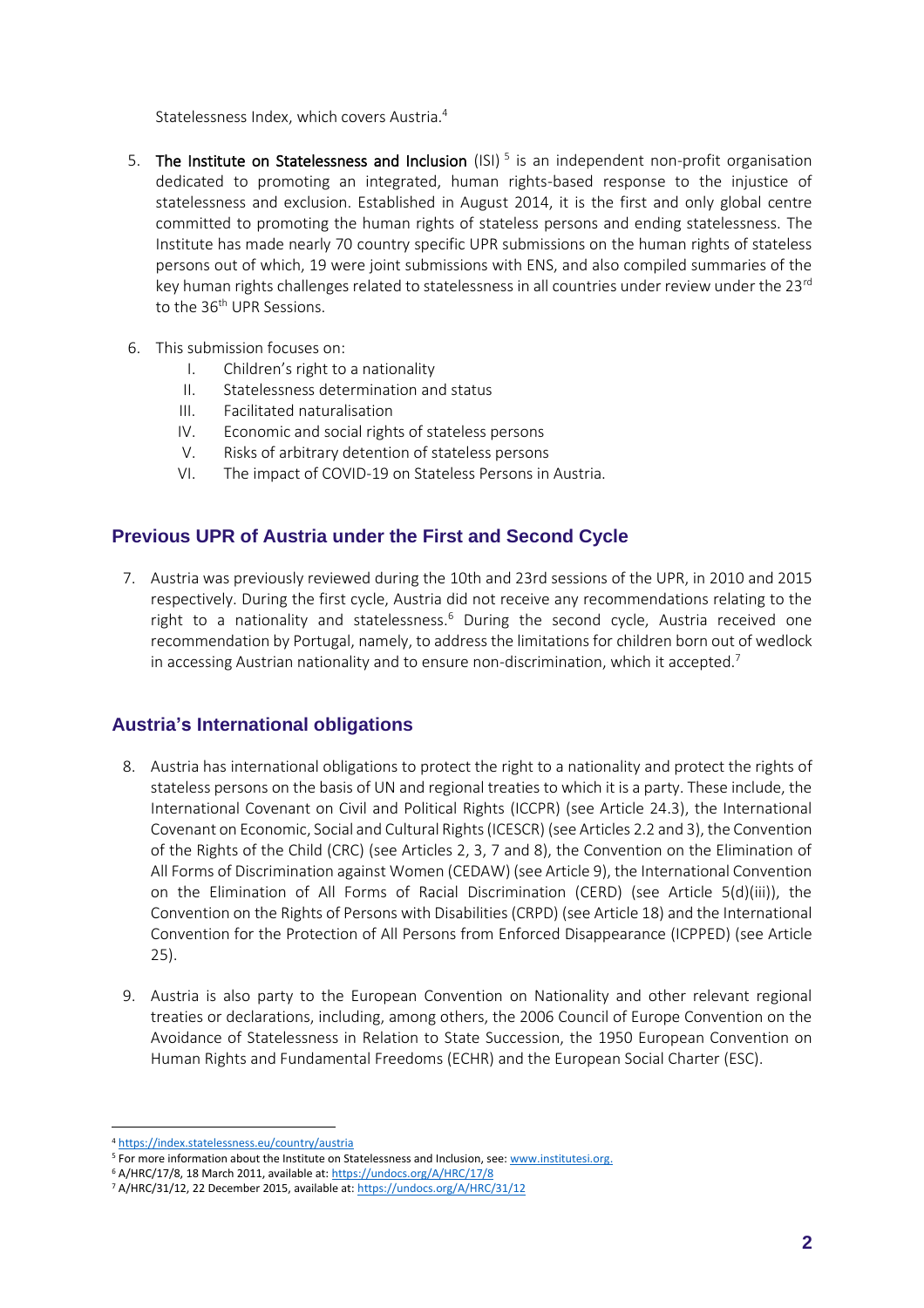- 10. Austria is party to the 1954 Convention on the Status of Stateless Persons (1954 Convention) and to the 1961 Convention on the Reduction of Statelessness (1961 Convention). $8$  Austria has one reservation in respect of the 1954 Convention, namely that it shall be bound by article 27 of the Convention (concerning the issuance of identity papers) only as regards stateless persons lawfully staying in its territory.<sup>9</sup> At the same time, Austria made one declaration, namely to fulfil its obligation under article 28 by issuing specific 'Foreigners' Passports' (*Fremdenpass*) to stateless people lawfully staying on its territory.<sup>10</sup> Austria maintains two reservations to article 8 of the 1961 Convention, permitting deprivation of nationality even if it results in statelessness where a person voluntarily enters the armed forces of another State or where a person, being in the service of a foreign State, conducts herself in a manner seriously prejudicial to the interests or to the prestige of the Republic of Austria. $11$
- 11. Austria retains 11 reservations to the European Convention on Nationality impacting on statelessness.<sup>12</sup> More specifically, Austria allows for gender discrimination in the acquisition of nationality by descent as it declares that "*the term "parents/parents" used in Articles 6 and 7 of this Convention does not, according to the Austrian legislation on nationality, include the father of children born out of wedlock".* Moreover, Austria imposes a six-month age limit on the acquisition of nationality by foundlings as under Article 6, paragraph 1, lit (b), it declares to "*retain the right that foundlings found in the territory of the Republic are regarded, until proven to the contrary, as nationals by descent only if they are found under the age of six months"*. Austria also provides no facilitation of naturalisation for stateless people as under Article 6, paragraph 4, lit (g), it declares to *"retain the right not to facilitate the acquisition of its nationality for stateless persons and recognised refugees lawfully and habitually resident on its territory (i.e. main domicile) for this reason alone."*. Austria also retains the right to deprive a national of their nationality even if this could result in statelessness under the circumstances specified in the Australian Nationality Act.<sup>13</sup>
- 12. In 2017, the United Nations High Commissioner for Refugees (UNHCR) made the following recommendations to Austria as part of its mapping study on statelessness in Austria: <sup>14</sup>
	- *a. 'Establish an accessible, fair and efficient procedure to determine statelessness;*
	- *b. Designate a centralised authority to assess and take first instance decisions on statelessness;*
	- *c. Provide guidance to municipalities on the registration of stateless people and persons of undetermined and unknown nationality;*
	- *d. Improve the collection of statistics on the phenomenon of statelessness in Austria;*
	- *e. Ensure the early and correct identification of stateless persons and solutions for situations where the State of purported nationality refuses to cooperate;*
	- *f. Incorporate a new ground of residence for stateless persons in the Austrian Asylum Act;*
	- *g. Foresee a renewable residence permit with a validity of at least two years for each person recognised as being stateless;*
	- *h. Establish a legal basis for the automatic acquisition of the Austrian nationality at birth by children born on Austrian territory who would otherwise be stateless; and*

<sup>8</sup> The 1954 Convention entered into force in Austria on 8 May 2008; The 1961 Convention entered into force in Austria on 13 December 1975.

<sup>9</sup> UN Treaty Collections, Status of Treaties[, https://treaties.un.org/Pages/ViewDetailsII.aspx?src=TREATY&mtdsg\\_no=V-](https://treaties.un.org/Pages/ViewDetailsII.aspx?src=TREATY&mtdsg_no=V-3&chapter=5&Temp=mtdsg2&clang=_en#EndDec)[3&chapter=5&Temp=mtdsg2&clang=\\_en#EndDec](https://treaties.un.org/Pages/ViewDetailsII.aspx?src=TREATY&mtdsg_no=V-3&chapter=5&Temp=mtdsg2&clang=_en#EndDec) ; UNHCR, Mapping Statelessness in Austria, January 2017, available at https://www.refworld.org/docid/58b6e5b14.html, para 101.

<sup>&</sup>lt;sup>10</sup> UN Treaty Collections, Status of Treaties[, https://treaties.un.org/Pages/ViewDetailsII.aspx?src=TREATY&mtdsg\\_no=V-](https://treaties.un.org/Pages/ViewDetailsII.aspx?src=TREATY&mtdsg_no=V-3&chapter=5&Temp=mtdsg2&clang=_en#EndDec)[3&chapter=5&Temp=mtdsg2&clang=\\_en#EndDec;](https://treaties.un.org/Pages/ViewDetailsII.aspx?src=TREATY&mtdsg_no=V-3&chapter=5&Temp=mtdsg2&clang=_en#EndDec) UNHCR, Mapping Statelessness in Austria, January 2017, para 101.

<sup>&</sup>lt;sup>11</sup> UN Treaty Collections, Status of Treaties[, https://treaties.un.org/Pages/ViewDetails.aspx?src=TREATY&mtdsg\\_no=V-](https://treaties.un.org/Pages/ViewDetails.aspx?src=TREATY&mtdsg_no=V-4&chapter=5&clang=_en)[4&chapter=5&clang=\\_en;](https://treaties.un.org/Pages/ViewDetails.aspx?src=TREATY&mtdsg_no=V-4&chapter=5&clang=_en) Leonhard Call (ENS Individual Member), Country Profile: Austria, February 2020, 2.

 $12$  Reservations and Declarations for Treaty No.166 - European Convention on Nationality Declarations in force as of today Status as of 06/07/2020, available at[: https://www.coe.int/en/web/conventions/full-list/-/conventions/treaty/166/declarations?p\\_auth=KpTCkhdh](https://www.coe.int/en/web/conventions/full-list/-/conventions/treaty/166/declarations?p_auth=KpTCkhdh) <sup>13</sup> Ibid. See also[: https://index.statelessness.eu/country/austria](https://index.statelessness.eu/country/austria)

<sup>&</sup>lt;sup>14</sup> UNHCR, Mapping Statelessness in Austria, January 2017, 14 (Executive Summary).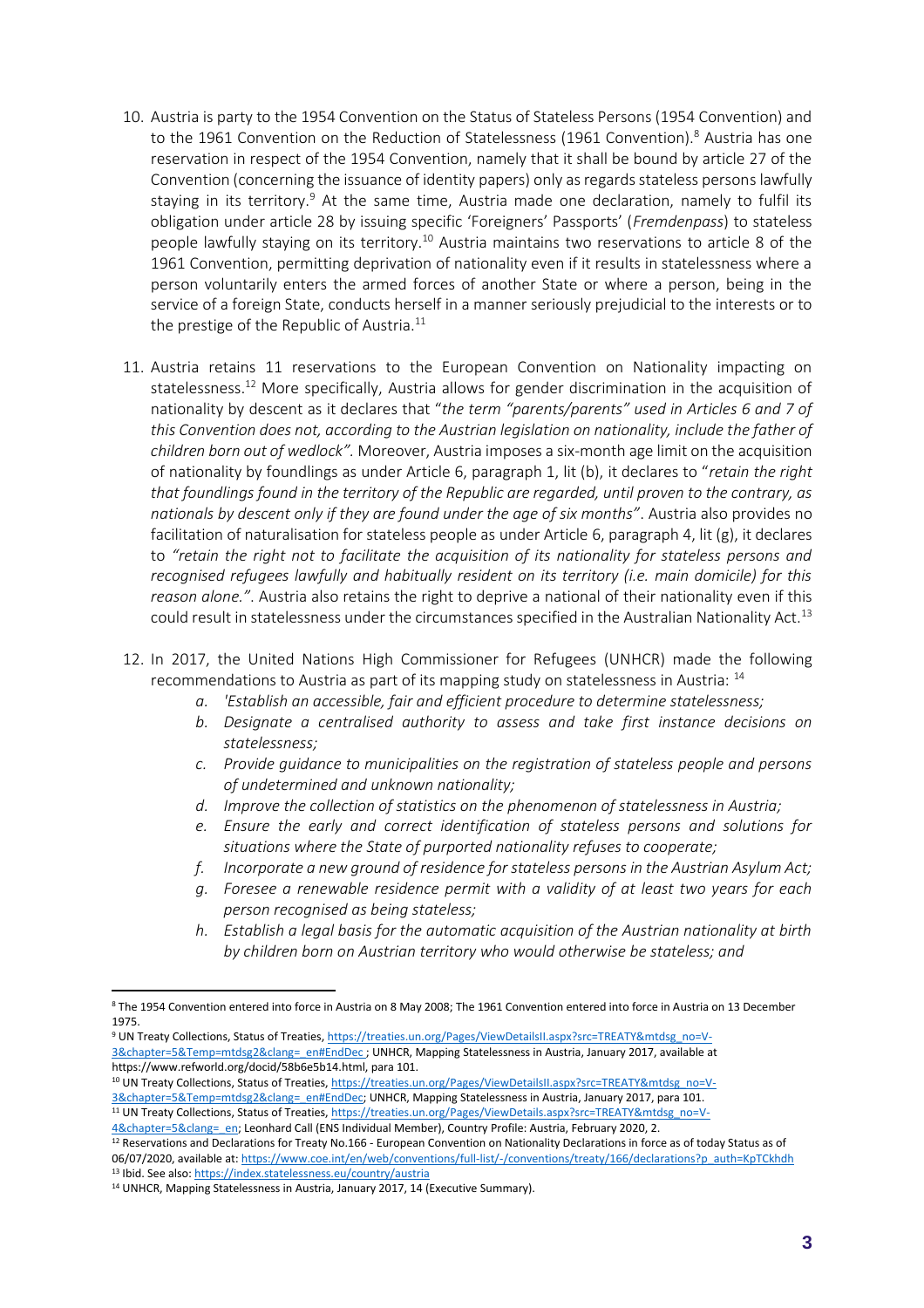*i. Facilitate the naturalisation of stateless persons.'*

#### **Stateless Population Data**

- 13. As the Council of the European Union has elaborated, states should collect reliable quantitative and qualitative data on statelessness and adopt and strengthen measures to count stateless persons on their territory.<sup>15</sup> The last census that took place in Austria in 2011 recorded 5,289 people as 'stateless' or of 'undetermined' or 'unknown' nationality.<sup>16</sup> The Central Register of Residents recorded, as of 1 January 2019, 423 'stateless', 948 'unknown nationality' and 10,870 'undetermined nationality'.<sup>17</sup> The data in the Central Register of Residents is disaggregated by age (70% are children under 14), gender (46% are women) and place of residence (70% reside in Vienna). There are several other sources of disaggregated data on naturalisations, births, deaths and residence permits. The Ministry of Interior also reports asylum data under the category 'unknown nationality', and records the nationality of immigration detainees, but it does not publish the latter.<sup>18</sup>
- 14. A mapping study on Statelessness in Austria was published by UNHCR in 2017 elaborating, *inter alia*, on Austria's lack of a centralised statelessness determination procedure nor any guidance on how to apply the different nationality categories used by the authorities, which are currently applied inconsistently.<sup>19</sup> For instance, whether individuals in a particular situation are classified as 'stateless', 'unknown nationality' or 'undetermined nationality' in the Central Register of Residents may vary among municipalities.<sup>20</sup> The Ministry of Interior records the nationality of immigration detainees but it does not publish statistics on persons held in immigration detention.
- 15. The above numbers do not provide an accurate statistical overview of Austria's stateless population. As Austria does not have a dedicated statelessness determination procedure, official statistics tend to only cover those legally resident in Austria and persons who apply for international protection, whereas stateless persons living with irregular residence status in Austria are mainly invisible in the data.<sup>21</sup>

#### **National Law**

16. There is a non-automatic provision in the Austrian Nationality Act that permits children born stateless in Austria to acquire Austrian nationality by application if they have been stateless from birth; lived lawfully in Austria for at least ten years (five years of continuous residence preceding the application); are between 18 and 20 years of age; and have not been convicted by a domestic court for certain offences or by a domestic or a foreign court to more than five years in prison.<sup>22</sup> Additionally, all children born in Austria, regardless of their residence status, may qualify for

[b\) Bevölkerung am 1.1.2019 nach detaillierter Staatsangehörigkeit und Bundesland](https://www.statistik.at/web_de/statistiken/menschen_und_gesellschaft/bevoelkerung/bevoelkerungsstruktur/bevoelkerung_nach_staatsangehoerigkeit_geburtsland/index.html)

<sup>&</sup>lt;sup>15</sup>Conclusions of the Council of the European Union and the Representatives of the Governments of the Member States on Statelessness, 4 December 2015[, http://www.consilium.europa.eu/en/press/press-releases/2015/12/04/council-adopts-conclusions-on-statelessness/](http://www.consilium.europa.eu/en/press/press-releases/2015/12/04/council-adopts-conclusions-on-statelessness/) <sup>16</sup> Statistik Austria, Volkszählungen 1951 bis 2001, Registerzählung 2011, Bevölkerung nach Staatsangehörigkeit und Geschlecht 1951 bis

[<sup>2011</sup>](https://www.statistik.at/web_de/statistiken/menschen_und_gesellschaft/bevoelkerung/volkszaehlungen_registerzaehlungen_abgestimmte_erwerbsstatistik/bevoelkerung_nach_demographischen_merkmalen/index.html#index2)

<sup>17</sup> Statistik Austria, Statistik des Bevölkerungsstandes,

[a\) Bevölkerung am 1.1.2019 nach detaillierter Staatsangehörigkeit und Geschlecht bzw. Altersgruppen](https://www.statistik.at/web_de/statistiken/menschen_und_gesellschaft/bevoelkerung/bevoelkerungsstruktur/bevoelkerung_nach_staatsangehoerigkeit_geburtsland/index.html)

<sup>18</sup> See[: https://index.statelessness.eu/country/austria.](https://index.statelessness.eu/country/austria) 

<sup>&</sup>lt;sup>19</sup> See generally: UNHCR, Mapping Statelessness in Austria, January 2017, chapter 3.

<sup>20</sup> UNHCR, Mapping Statelessness in Austria, January 2017, para 80.

<sup>&</sup>lt;sup>21</sup> UNHCR, Mapping Statelessness in Austria, January 2017, paras 3, 12, 17, 18, 80, 298 and chapter 3.

<sup>&</sup>lt;sup>22</sup> Articles 8 and 14 Staatsbürgerschaftsgesetz 1985, BGBl No. 311/1985 as amended by BGBl I No. 61/2018 (DE), Unofficial English translation (amended version as of BGBl I No. 56/2018)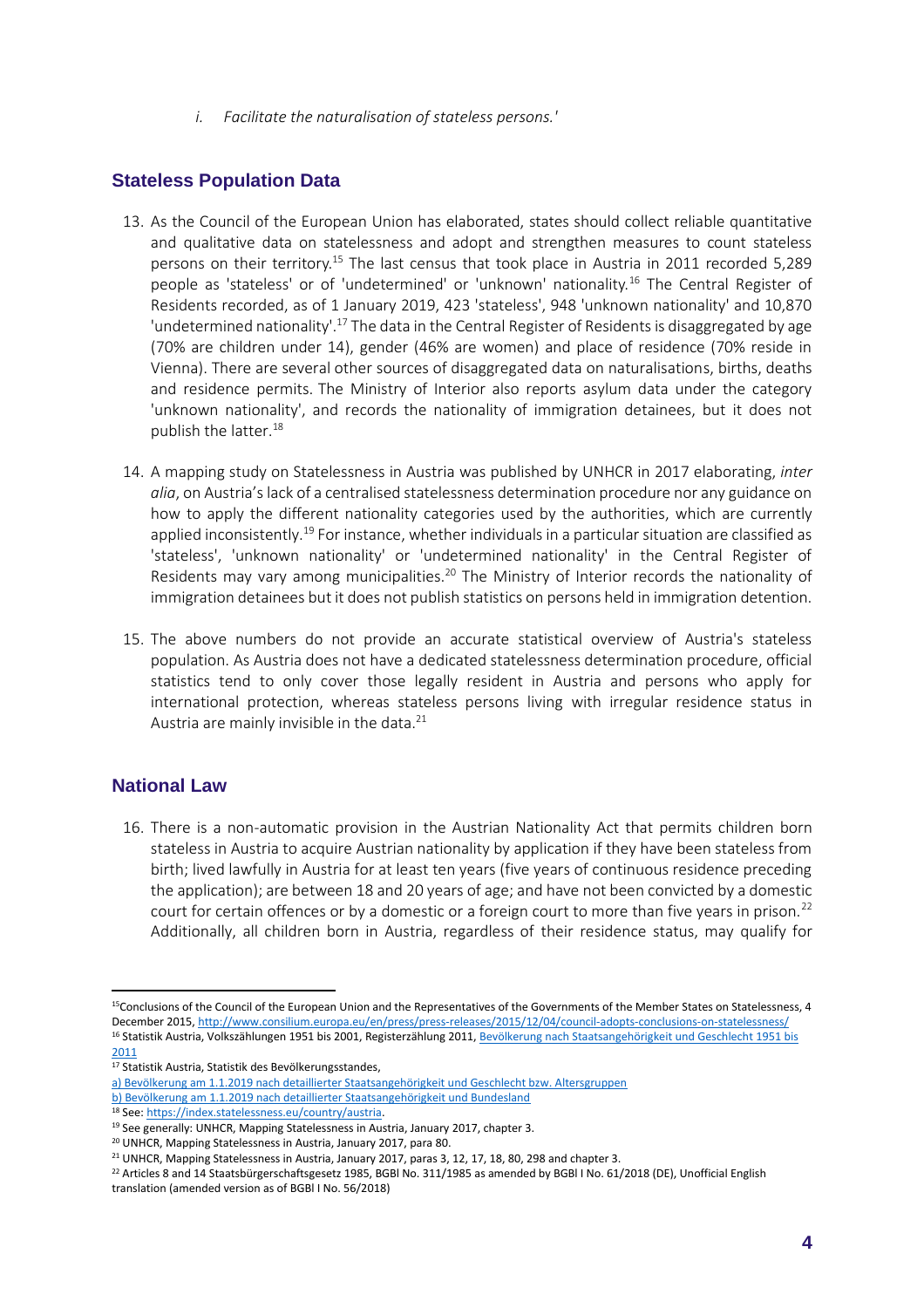discretionary naturalisation after six years of residence subject to the other standard requirements for naturalisation.<sup>23</sup>

- 17. A new-born child of unknown parentage found on Austrian territory is regarded as a national by descent, until proven to the contrary. Austrian nationality may not be withdrawn from foundlings if this would lead to statelessness. There is an explicit age-limit of six months, meaning that the safeguard does not apply to all young children not yet able to communicate the identity of their parents or place of birth.<sup>24</sup>
- 18. Under the Austrian Nationality Act, a child national adopted by foreign parents does not lose their Austrian nationality before a new nationality is acquired. However, they do lose their Austrian nationality automatically if they acquire another one during the adoption through an explicit declaration of intent. A child under the age of 14 residing in Austria and adopted by Austrian national parents is entitled to apply for nationality subject to certain conditions. Nationality will be granted within six weeks of the application and the residence requirement may be waived if the adoptive parents' centre of interest and continuous lawful residence have been abroad for more than 12 months.<sup>25</sup>
- 19. There are facilitated naturalisation procedures for people born stateless in Austria (subject to the conditions referred to in para. 16) but there is no facilitated procedure for stateless people (including children) who were not born in Austria.<sup>26</sup> Like other foreign nationals, stateless people may qualify for discretionary naturalisation after ten years of legal residence, or, at the earliest six years if additional integration requirements can be met. In addition to residence, applicants must have a regular income, must not be dependent on social assistance (with some exceptions e.g. disability), must not have a criminal record, must have 'a positive attitude towards the Republic of Austria', pass a citizenship test, and pay a fee of approximately 1200-2500 EUR (reduced for minors) depending on the province and grounds for naturalisation). There are no fee waivers or exemptions for stateless people, except for the possibility to be exempt from providing documents that are normally required for naturalisation but are not available to them, such as passports and birth certificates.<sup>27</sup>

#### **ISSUE 1 – Children's Right to a Nationality**

- 20. Every child has a right to a legal identity and nationality. This is a core principle of international law, which if applied in a comprehensive and non-discriminatory manner, would result in the prevention and reduction of statelessness.<sup>28</sup> There are several gaps in the prevention and reduction of statelessness in Austrian law and practice.
- 21. Children born stateless in Austria must meet requirements that go beyond the 1961 Convention before acquiring Austrian nationality. Nationality is not granted automatically and may only be applied for by children born stateless in Austria, who have lived lawfully in Austria for at least ten

<sup>&</sup>lt;sup>23</sup> Article 11a(4)(3) Staatsbürgerschaftsgesetz 1985, BGBl No. 311/1985 as amended by BGBl I No. 61/2018 (DE), Unofficial English translation (amended version as of BGBl I No. 56/2018)

<sup>&</sup>lt;sup>24</sup> Article 8 Staatsbürgerschaftsgesetz 1985, BGBl No. 311/1985 as amended by BGBl I No. 61/2018 (DE), Unofficial English translation (amended version as of BGBl I No. 56/2018)

<sup>&</sup>lt;sup>25</sup> Articles 27 and 28 Staatsbürgerschaftsgesetz 1985, BGBI No. 311/1985 as amended by BGBI I No. 61/2018 (DE), Unofficial English translation (amended version as of BGBl I No. 56/2018); Article 11b Staatsbürgerschaftsgesetz 1985, BGBl No. 311/1985 as amended by BGBl I No. 61/2018 (DE), Unofficial English translation (amended version as of BGBl I No. 56/2018)

<sup>26</sup> Articles 8, 10-11, 11a(4)(3) and 19(8)(3) Staatsbürgerschaftsgesetz 1985, BGBl No. 311/1985 as amended by BGBl I No. 61/2018 (DE), Unofficial English translation (amended version as of BGBl I No. 56/2018)

<sup>&</sup>lt;sup>27</sup> ENS Statelessness Index Austria, Country Survey 2019, SDS15a, available here:

https://index.statelessness.eu/sites/default/files/Index%20Survey%202019%20-%20Austria.pdf

<sup>&</sup>lt;sup>28</sup> See Article 7 of the UN Convention on the Rights of the Child, read in conjunction with Articles 2 and 3.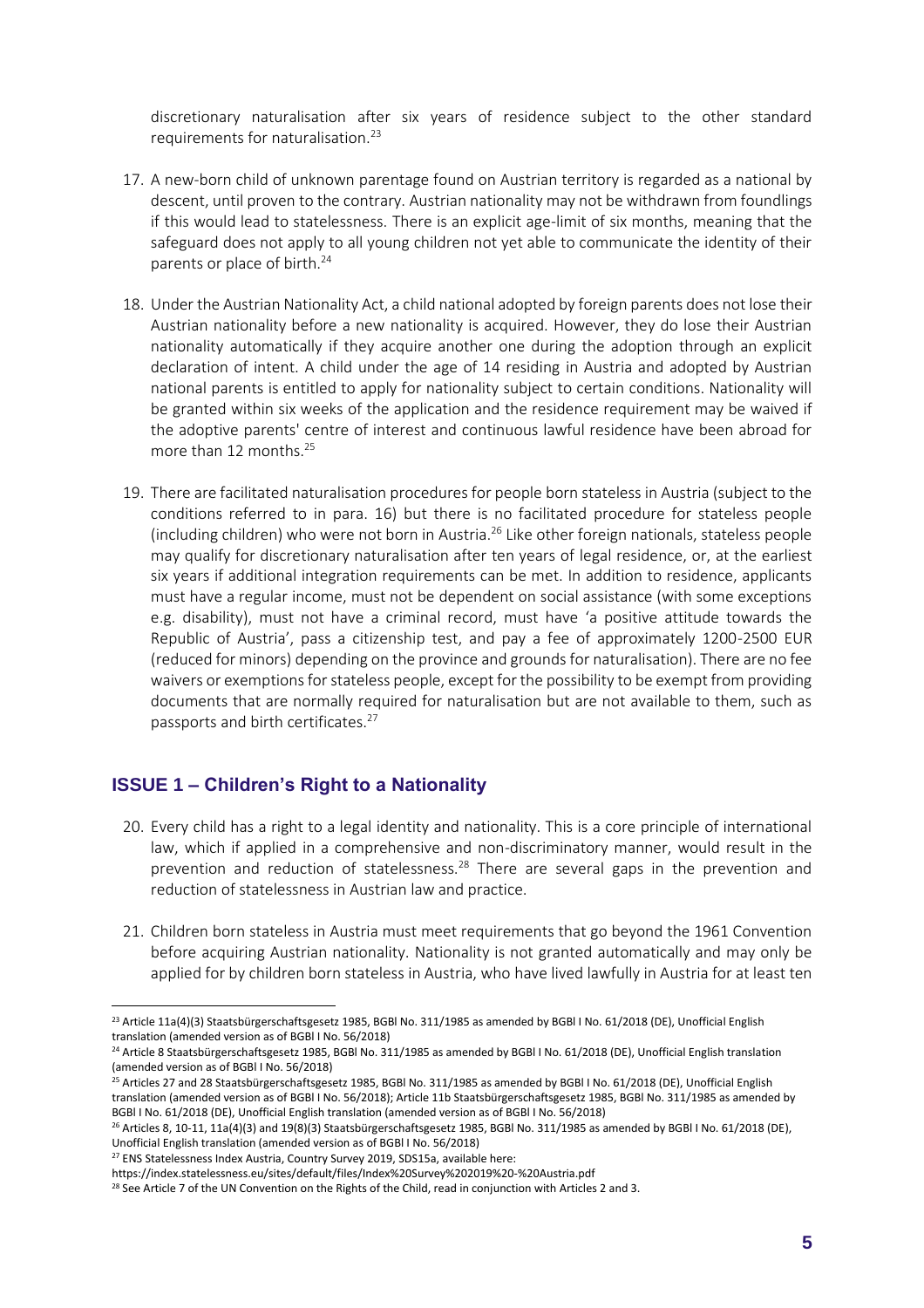years (with five years continuous residence preceding the application), are between 18 and 20 years of age and have not been convicted for certain offences or for a certain period. Foundlings are considered Austrian until proven to the contrary, but this rule only applies to infants up to six months old.<sup>29</sup>

- 22. In adoption proceedings, there are gaps in safeguards that result in some risk of statelessness as the acquisition of Austrian nationality applies only to children under 14, is not automatic and is subject to some discretion on the part of the authorities. The provisions for the acquisition of Austrian nationality by children born to Austrian nationals abroad are discriminatory.<sup>30</sup>
- 23. Birth registration law and practice in Austria is generally good and thus does not create a risk of statelessness. Parents must submit documents confirming their nationality and civil status, but this is facilitated when they are unable to present the documents and particularly in the asylum context. However, legal and practical barriers exist for stateless people to access late birth registration after the seven-day deadline. $31$

#### **ISSUE 2 – Statelessness Determination and Status**

- 24. Identifying stateless people in the country is the first step to providing adequate protection and rights enshrined in the 1954 Convention. Although statelessness may be identified in the context of other administrative procedures in Austria,  $32$  the co-submitting organisations recommend that this is best fulfilled through a dedicated statelessness determination procedure, in line with UNHCR's recommendation.<sup>33</sup>
- 25. Currently, there are three possibilities for stateless people to regularise their stay in Austria: through an application for international protection, $34$  naturalisation, $35$  or a residence permit.  $36$ Statelessness may also be identified in administrative procedures such as an application for a 'Foreigners' Passport' (*Fremdenpass*) for legally residing stateless people (or those with undetermined nationality) without a valid travel document, $37$  a 'Tolerated Stay Card' (*Duldungskarte*) in cases of non-removability,<sup>38</sup> or by civil registration offices in the context of birth registration, marriage or any other civil status case.<sup>39</sup>

[http://www.unhcr.org/uk/protection/statelessness/53b698ab9/handbook-protection-stateless-persons.html.](http://www.unhcr.org/uk/protection/statelessness/53b698ab9/handbook-protection-stateless-persons.html)

<sup>&</sup>lt;sup>29</sup> Articles 8 and 14 Staatsbürgerschaftsgesetz 1985, BGBI No. 311/1985 as amended by BGBI I No. 61/2018 (DE), Unofficial English [translation](https://www.refworld.org/docid/5c863d394.html) (amended version as of BGBl I No. 56/2018).

<sup>30</sup> See[: https://index.statelessness.eu/country/austria.](https://index.statelessness.eu/country/austria)

<sup>31</sup> Articles 9(1) and (2), 35(1), 36, 40(1) and 53(3)(1) Bundesgesetz über die Regelung des Personenstandswesens

<sup>(</sup>Personenstandsgesetz 2013)[, BGBl I No. 16/2013 as amended by BGBl I No. 104/2018;](https://www.ris.bka.gv.at/GeltendeFassung.wxe?Abfrage=Bundesnormen&Gesetzesnummer=20008228) Articles 2(2) and 11(1)(1) Verordnung der Bundesministerin für Inneres über die Durchführung des Personenstandsgesetzes 2013 (Personenstandsgesetz-Durchführungsverordnung 2013)[, BGBl II No. 324/2013 as amended by BGBl II No. 59/2019;](https://www.ris.bka.gv.at/GeltendeFassung.wxe?Abfrage=Bundesnormen&Gesetzesnummer=20008627) Article 29(1)(11) 22a BFA-Verfahrensgesetz[, BGBl I 2012/87 idF BGBl I](https://www.ris.bka.gv.at/GeltendeFassung.wxe?Abfrage=Bundesnormen&Gesetzesnummer=20007944)  [2019/53](https://www.ris.bka.gv.at/GeltendeFassung.wxe?Abfrage=Bundesnormen&Gesetzesnummer=20007944) (DE)[, Unofficial English translation](https://www.refworld.org/docid/5c863e697.html) (amended version as of BGBl I No. 56/2018).

<sup>32</sup> ENS Statelessness Index Austria, Country Survey 2019, SDS10a, available here:

https://index.statelessness.eu/sites/default/files/Index%20Survey%202019%20-%20Austria.pdf 33 UNHCR (2014), Handbook on Protection of Stateless Persons,

<sup>34</sup> Bundesgesetz über die Gewährung von Asyl (Asylgesetz 2005), BGBI I No. 100/2005 as amended by BGBI I No. 53/2019 (DE), Unofficial English translation (amended version as of BGBl I No. 56/2018)

<sup>&</sup>lt;sup>35</sup> Articles 8 and 10-14 Staatsbürgerschaftsgesetz 1985, BGBl No. 311/1985 as amended by BGBl I No. 61/2018 (DE), Unofficial English translation (amended version as of BGBl I No. 56/2018)

<sup>36</sup> Article 19(8)(3) Bundesgesetz über die Niederlassung und den Aufenthalt in Österreich (Niederlassungs- und Aufenthaltsgesetz), BGBl I No. 100/2004 as amended by BGBl I No. 25/2019 (DE), Unofficial English translation (amended version as of BGBl I No. 56/2018)

<sup>37</sup> Articles 46a and 88(2) Fremdenpolizeigesetz 2005, BGBl I No. 100/2005 as amended by BGBl I No. 56/2018 (DE), Unofficial English translation (amended version as of BGBl I No. 56/2018) <sup>38</sup> Ibid.

<sup>39</sup> Article 35(2)(2) Bundesgesetz über die Regelung des Personenstandswesens (Personenstandsgesetz 2013), BGBl I No. 16/2013 as amended by BGBl I No. 105/2018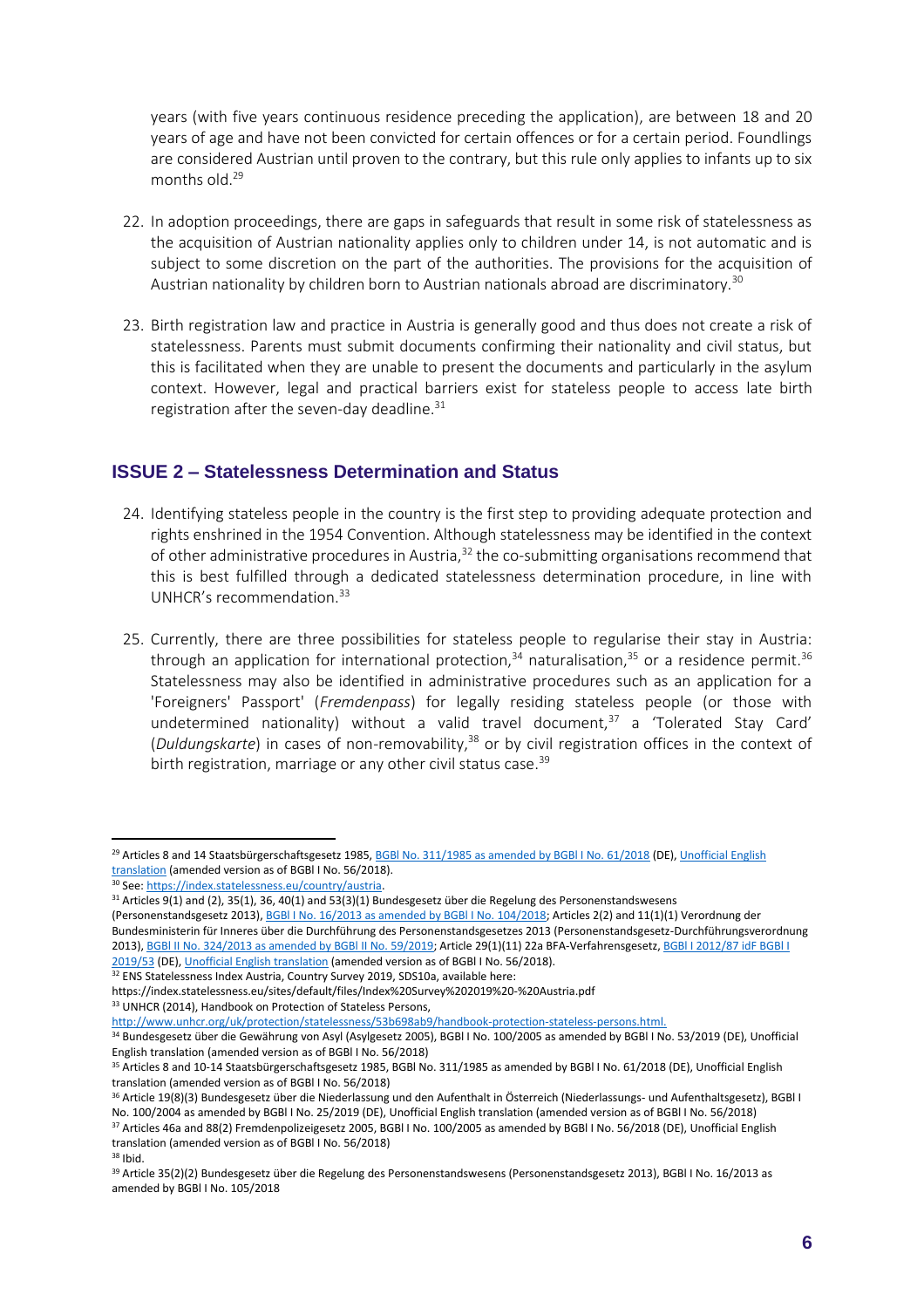- 26. However, none of these procedures provide for a right of residence simply by virtue of being stateless. There is no obligation in law to consider a claim of statelessness within another procedure, no instructions on how to make a claim for statelessness, and no specific training or guidelines for authorities on how to identify or assess statelessness.<sup>40</sup> The burden of proof in statelessness determination and the standard of proof in applications for a 'Foreigners' Passport' and a 'Tolerated Stay Card' are not established in law, however, jurisprudence has determined that the threshold of substantiation should not be too high when statelessness is indicated in the proceedings.<sup>41</sup> Procedural safeguards, such as access to legal aid, interviews and interpreting also vary depending on the procedure.<sup>42</sup>
- 27. Without legal residence on another basis, stateless people have access only to emergency medical care and primary education, and may be dismissed from any basic social assistance they were receiving as an asylum seeker if they are refused asylum.<sup>43</sup> There is no legal basis for granting a residence permit by virtue of statelessness. Rather, the enjoyment of rights by stateless persons is subject to the same requirements that apply to other foreigners, including conditions relating to legal stay or residence status. Stateless persons are only exempted from the requirement to produce identification documents yet remain subject to all other requirements.<sup>44</sup>
- 28. Stateless asylum seekers are until determination of their claims entitled to remain in Austria, benefit from basic social assistance and have access to a range of other rights. If their asylum claim is refused, they lose the right to reside in Austria as well as access to most other rights. They may also be fined for unlawful residence. If the authorities determine that they cannot be removed, they have access to basic welfare support, but are not permitted to engage in wageearning employment. Stateless persons who do not have the legal possibility to return to their country of origin or receive protection from another State might hence be trapped in a legal limbo for months.<sup>45</sup>
- 29. Tolerated Stay procedures are usually lengthy and have a high threshold of substantiation to prove that the person cannot be removed from Austria due to no fault of their own.<sup>46</sup> If a 'tolerated stay' is granted, when removal is considered impossible for practical reasons not attributable to them, stateless persons can apply for a 'special protection', after one year of 'tolerated stay', if they have a clean criminal record and do not pose a threat to public security.<sup>47</sup> Individuals meeting these conditions are issued a 'special protection' residence permit valid for one year, which can be renewed, provided the qualifying conditions continue to be met. An individual may be able to acquire a one-year residence permit with access to the labour market a 'Red-White-Red-Card Plus' - after holding 'special protection' for one year if they can fulfil certain conditions including a minimum income, health insurance, housing and a specified level of German language skills. 48

<sup>40</sup> See <https://index.statelessness.eu/country/austria>

<sup>41</sup> *Szymanski, W.* (2015)*, '*§ 88 FPG 2005, Ausstellung von Fremden-pässen', in: *Schrefler-König/Szymanski*, Fremdenpolizei- und Asylrecht, Manz, Wien. Case Law: VwGH 31.8.2017[, Ra 2017/21/0024;](https://www.ris.bka.gv.at/Dokument.wxe?ResultFunctionToken=db4b5df8-5864-4cd1-841f-410b25e5b4a0&Position=1&Abfrage=Vwgh&Entscheidungsart=Undefined&Sammlungsnummer=&Index=&AenderungenSeit=Undefined&SucheNachRechtssatz=False&SucheNachText=True&GZ=&VonDatum=&BisDatum=29.07.2019&Norm=&ImRisSeitVonDatum=&ImRisSeitBisDatum=&ImRisSeit=Undefined&ResultPageSize=100&Suchworte=%27staatenlosigkeit%27&Dokumentnummer=JWT_2017210024_20170831L00) VwGH 20.12.2013[, 2013/21/0111;](https://www.ris.bka.gv.at/Dokument.wxe?Abfrage=Vwgh&Dokumentnummer=JWT_2013210111_20131220X00) VwGH 3.12.1997[, 96/01/0511.](https://www.ris.bka.gv.at/Dokument.wxe?Abfrage=Vwgh&Dokumentnummer=JWT_1996010511_19971203X00)

<sup>42</sup> See[: https://index.statelessness.eu/country/austria.](https://index.statelessness.eu/country/austria) 

<sup>43</sup> See[: https://index.statelessness.eu/country/austria.](https://index.statelessness.eu/country/austria)

<sup>44</sup> UNHCR, Mapping Statelessness in Austria, January 2017, para 139.

<sup>45</sup> UNHCR, Mapping Statelessness in Austria, January 2017, para 140.

<sup>46</sup> UNHCR[, Mapping Statelessness in Austria,](https://www.refworld.org/docid/58b6e5b14.html) January 2017, para 147.

<sup>47</sup> Austrian Asylum Act, section 57(1); UNHCR, Mapping Statelessness in Austria, January 2017, para 151.

<sup>48</sup> UNHCR, Mapping Statelessness in Austria, January 2017, paras. 151-155.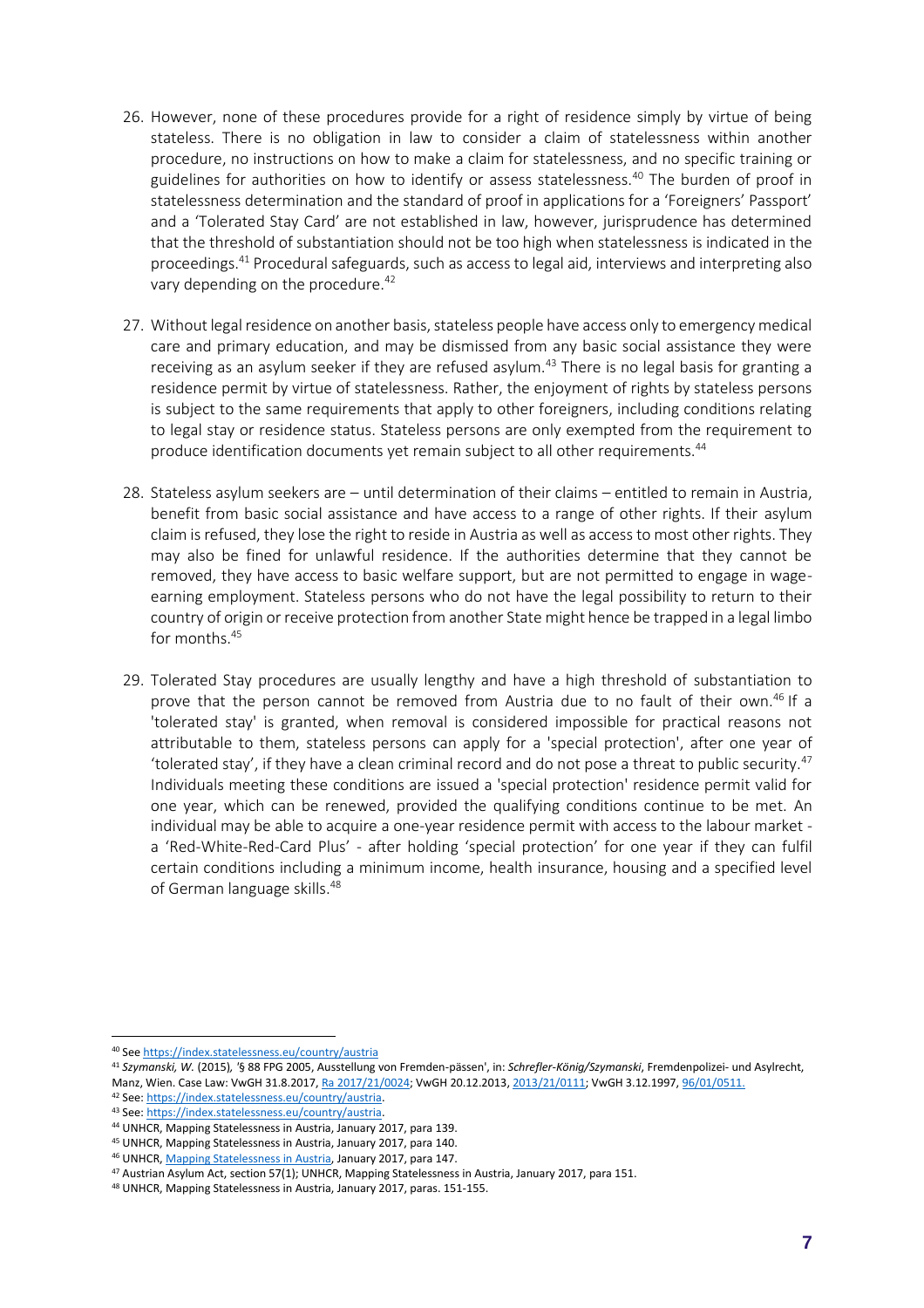#### **ISSUE 3 - Facilitated Naturalisation**

- 30. There are facilitated naturalisation procedures for people born stateless in Austria but there is no facilitated procedure for stateless people who were not born in Austria. As applicable to foreign nationals, stateless people may qualify for discretionary naturalisation after a lengthy period of ten years of legal residence and in addition to several other conditions (including, e.g., posing no danger to public order, having a regular income, no dependency on welfare or other social assistance, German language skills and basic knowledge of the democratic system and history of Austria) and the payment of a high fee (approximately 1200-2500 EUR depending on the province and grounds for naturalisation). There are no fee waivers or exemptions for stateless people, except for the possibility to be exempt from providing documents that are normally required for naturalisation but are not available to them.<sup>49</sup>
- 31. Austria has not implemented any other measures specifically aimed at reducing statelessness and gaps in the legal framework on loss and deprivation of nationality may result in statelessness. This includes cases in which a person intentionally acquires a foreign nationality without having been granted the right to retain their Austrian nationality, and the withdrawal of nationality of a dependant spouse or child if the nationality of their family member is withdrawn.<sup>50</sup>

#### **ISSUE 4 – Economic and Social Rights of Stateless Persons**

- 32. Austria has not specifically addressed the question of employment for stateless persons. Unlike recognised refugees, there is no explicit provision permitting stateless persons per se the right to seek employment. The ability of stateless persons to engage in lawful employment hence largely depends on factors unrelated to their statelessness, such as the type of residence permit they have (persons with certain permits are permitted to seek employment) or their family situation (spouses of Austrian nationals have full access to the labour market). The issuance of a work permit depends largely on whether or not a person who has a stronger legal status in Austria (e.g. an Austrian or EU national or a person with an unlimited residence permit) is available for the  $i$ ob. $51$
- 33. Regarding the right to education, every child living in Austria irrespective of legal status and nationality – is obliged to attend nine years of schooling after their sixth birthday. While public schools are in principle free of charge, coverage of travel expenses and the costs of buying school requisites may be an issue for parents without (sufficient) income or social assistance. Following completion of their ninth year of schooling, young people generally have the option of entering the workforce by completing an apprenticeship or continuing their education at a secondary school. However, for stateless children with no residence permit or a limited residence status, access to an apprenticeship or a regular job will in practice often not be an option. <sup>52</sup> At the university level, the Austrian Ombudsperson's Board recommended to facilitate equal treatment of stateless persons with Austrian nationals in respect of access to student allowances.<sup>53</sup> Thus far, this recommendation has not been implemented.<sup>54</sup>
- 34. Housing and accommodation for stateless people and other groups in situations of vulnerability

<sup>49</sup> See[: https://index.statelessness.eu/country/austria.](https://index.statelessness.eu/country/austria)

<sup>50</sup> See[: https://index.statelessness.eu/country/austria.](https://index.statelessness.eu/country/austria)

<sup>51</sup> UNHCR, Mapping Statelessness in Austria, January 2017, para 182.

<sup>52</sup> UNHCR, Mapping Statelessness in Austria, January 2017, para 204.

<sup>53</sup> Volksanwaltschaft (Austrian Ombudsman Board), Bericht über die Tätigkeit der Volksanwaltschaft im Jahr 2001 an den Nationalrat und den Bundesrat, May 2002, available (in German) a[t https://volksanwaltschaft.gv.at/downloads/5elqn/pb25.pdf.239,](https://volksanwaltschaft.gv.at/downloads/5elqn/pb25.pdf.239) 50-51; UNHCR, Mapping Statelessness in Austria, January 2017, para 205.

<sup>54</sup> UNHCR, Mapping Statelessness in Austria, January 2017, para 205.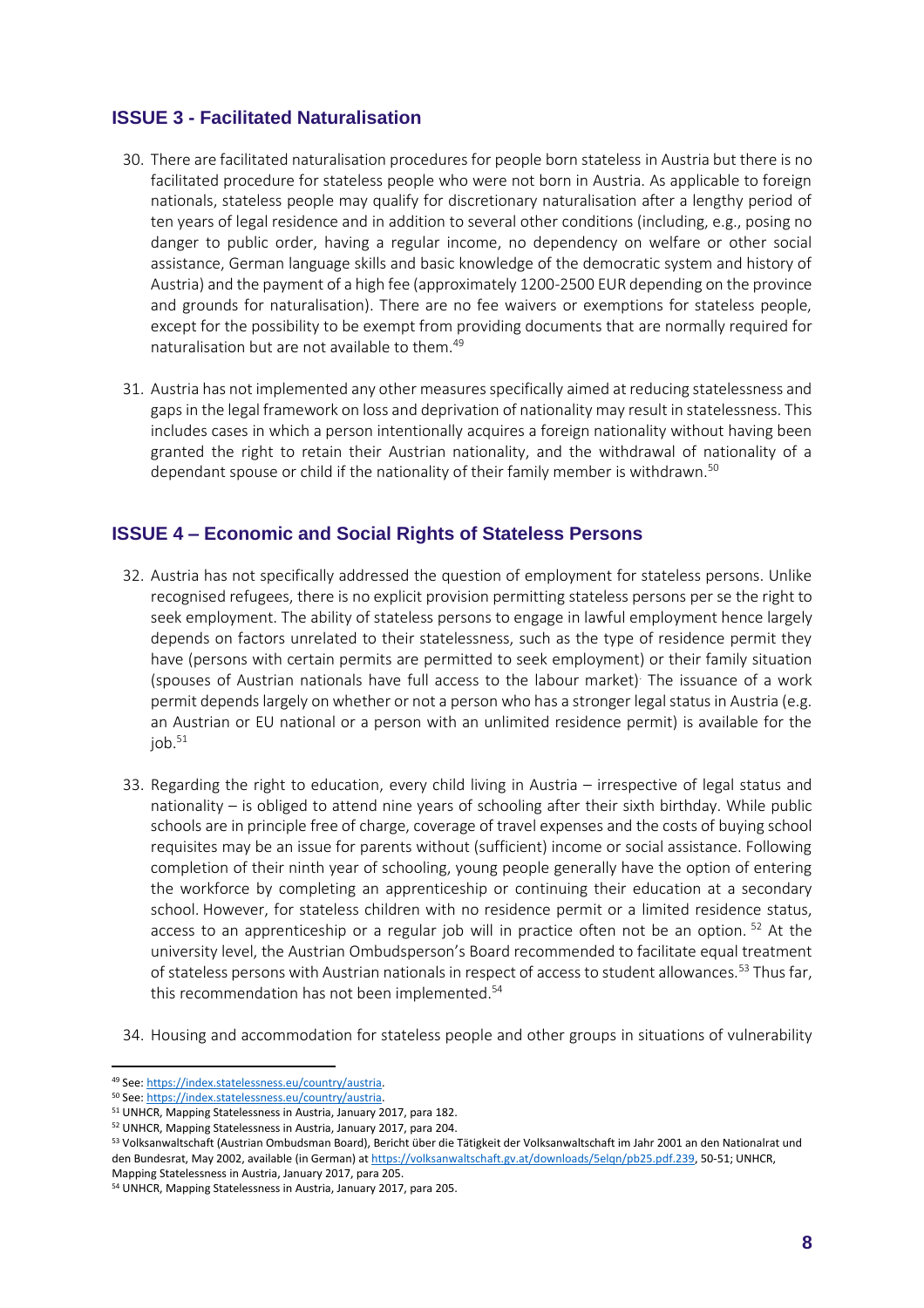seeking international protection has been reported as inadequate and lacking basic conditions.<sup>55</sup> Reception conditions for asylum-seekers should be improved, including in relation to reception centres, interpretation services and legal assistance.<sup>56</sup>

#### **ISSUE 5 – Risks of Arbitrary Detention of Stateless Persons**

- 35. Stateless persons face a heightened risk of arbitrary detention particularly where procedural safeguards to identify and determine statelessness and related barriers to removal are lacking.<sup>57</sup> Such arbitrary detention would be in violation of Article 9 of the ICCPR. Austria is bound by the EU Returns Directive,<sup>58</sup> which requires particular attention to be paid to the situation of vulnerable persons, and the revised EU Returns Handbook also requires attention to be paid to the specific situation of stateless persons, ensuring that there is a reasonable prospect of removal prior to detaining or prolonging a person's detention.<sup>59</sup> Article 5 of the European Convention on Human Rights, to which Austria is also a party, establishes limits to the deprivation of liberty of individuals.
- 36. There are gaps in Austrian law and practice with regard to safeguards against arbitrary detention of stateless people. Statelessness is not considered juridically relevant in decisions to detain, and more than one proposed country of removal (or indeed none if the detained person cannot identify one) may be identified before detention. Since an amendment to the Immigration Police Act ('Aliens Police Act') entered into force in 2018, the purposes allowed go beyond Article 5(1)(f) ECHR, permitting coercive detention for up to four weeks if the person does not cooperate with their removal, and coercive detention may be imposed repeatedly without access to legal aid nor to an effective remedy.<sup>60</sup>
- 37. Detention should only be used as a measure of last resort, but OHCHR and NGOs have reported that less coercive measures are often not considered with due diligence and their use has diminished in recent years.<sup>61</sup> Vulnerability assessments should be carried out as part of the proportionality test when ordering immigration detention, but this is in practice often limited to a police doctor establishing whether a person is (still) fit for detention. Statelessness is not considered by law, practice, or jurisprudence to be a relevant factor in this assessment.
- 38. Law and policy establish various procedural safeguards including a time limit for detention, legal aid, decisions in writing, periodic judicial review and remedies, but practical barriers to accessing these have been reported.<sup>62</sup>

[affairs/sites/homeaffairs/files/what-we-do/policies/european-agenda-](https://ec.europa.eu/home-affairs/sites/homeaffairs/files/what-we-do/policies/european-agenda-migration/20170927_recommendation_on_establishing_a_common_return_handbook_annex_en.pdf)

<sup>55</sup> Christoph Riedl, Wie Flüchtlingsquartiere sein sollten, 19 June 2020 a[t https://blog.diakonie.at/wie-fluechtlingsquartiere-sein-sollten.](https://blog.diakonie.at/wie-fluechtlingsquartiere-sein-sollten) 56 Asylum Information Database, Country Report: Austria 2019 Update, a[t https://www.asylumineurope.org/sites/default/files/report](https://www.asylumineurope.org/sites/default/files/report-download/aida_at_2019update.pdf)[download/aida\\_at\\_2019update.pdf;](https://www.asylumineurope.org/sites/default/files/report-download/aida_at_2019update.pdf) ECRE, Reforming Legal Assistance In Austria: An End To Independent Provision?, 2019, at [https://www.ecre.org/wp-content/uploads/2019/07/Legal-Note-5.pdf.](https://www.ecre.org/wp-content/uploads/2019/07/Legal-Note-5.pdf)

<sup>57</sup> ENS (2017) Protecting Stateless Persons from Arbitrary Detention: An Agenda for Change,

[https://www.statelessness.eu/sites/www.statelessness.eu/files/attachments/resources/ENS\\_LockeInLimbo\\_Detention\\_Agenda\\_online.pd](https://www.statelessness.eu/sites/www.statelessness.eu/files/attachments/resources/ENS_LockeInLimbo_Detention_Agenda_online.pdf) [f.](https://www.statelessness.eu/sites/www.statelessness.eu/files/attachments/resources/ENS_LockeInLimbo_Detention_Agenda_online.pdf) 

<sup>58</sup> [https://eur-lex.europa.eu/LexUriServ/LexUriServ.do?uri=OJ:L:2008:348:0098:0107:en:PDF.](https://eur-lex.europa.eu/LexUriServ/LexUriServ.do?uri=OJ:L:2008:348:0098:0107:en:PDF) 

<sup>&</sup>lt;sup>59</sup> European Commission (2017) ANNEX to the COMMISSION RECOMMENDATION establishing a common "Return Handbook" to be used by Member States' competent authorities when carrying out return related tasks[, https://ec.europa.eu/home-](https://ec.europa.eu/home-affairs/sites/homeaffairs/files/what-we-do/policies/european-agenda-migration/20170927_recommendation_on_establishing_a_common_return_handbook_annex_en.pdf)

migration/20170927\_recommendation\_on\_establishing\_a\_common\_return\_handbook\_annex\_en.pdf.

<sup>60</sup> Article 46(2)(a) Fremdenpolizeigesetz 2005, BGBl I No. 100/2005 as amended by BGBI I No. 56/2018 (DE), [Unofficial English translation](https://www.refworld.org/docid/5c8626fa7.html) (amended version as of BGBl I No. 56/2018).

<sup>&</sup>lt;sup>61</sup> OHCHR, Report [of mission to Austria focusing on the human rights of migrants, particularly in the context of return,](https://www.ohchr.org/Documents/Countries/AT/AustriaReport.pdf) 15-18 October 2018, para 47.

<sup>62</sup> See[: https://index.statelessness.eu/country/austria.](https://index.statelessness.eu/country/austria)